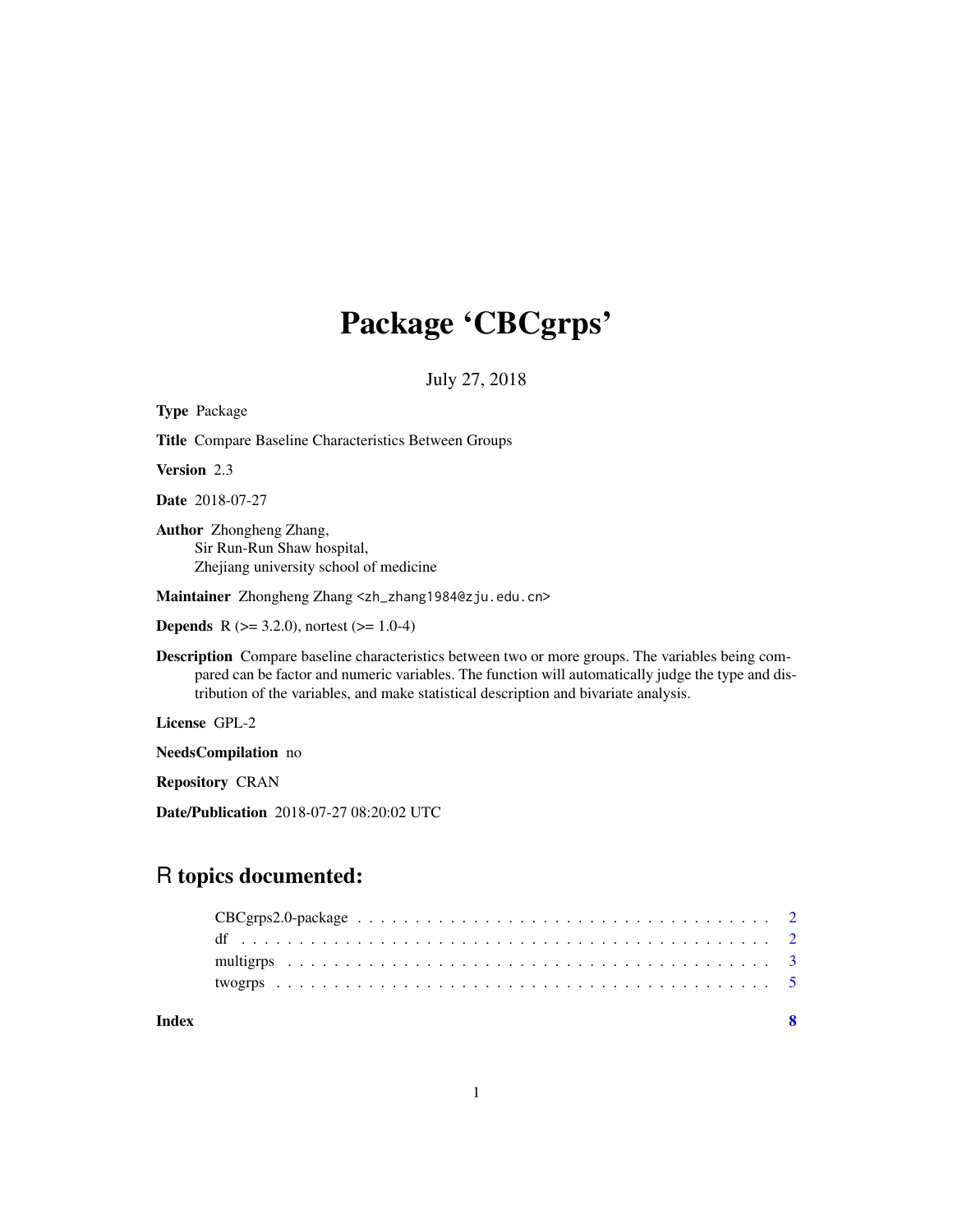<span id="page-1-0"></span>CBCgrps2.0-package *Compare Baseline Characteristics Between Groups*

# Description

The package aims to automate the process of comparing Baseline Characteristics between groups.

# Details

The DESCRIPTION file: In clinical studies emplying electronic medical records, the variables to be investigated are usually large in number. It is sometimes cumbersome to compare these variables between two or more groups one by one. I design this package to automate the process of statistical description and bivariate statistical inference.

#### Author(s)

Zhongheng Zhang Department of emergency medicine, Sir Run-Run Shaw Hospital, Zhejiang University School of Medicine, Hangzhou, 310016, China. <zh\_zhang1984@zju.edu.cn> Maintainer: Zhongheng Zhang

#### References

Zhang Z. Univariate description and bivariate statistical inference: the first step delving into data.Ann Transl Med. 2016 Mar;4(5):91.

#### See Also

No ther reference.

# Examples

```
data(df)
a<-twogrps(df,"mort")
```
df *simulated dataset as a working example*

#### Description

A data frame with 1000 observations on the following 7 variables.

# Usage

data("df")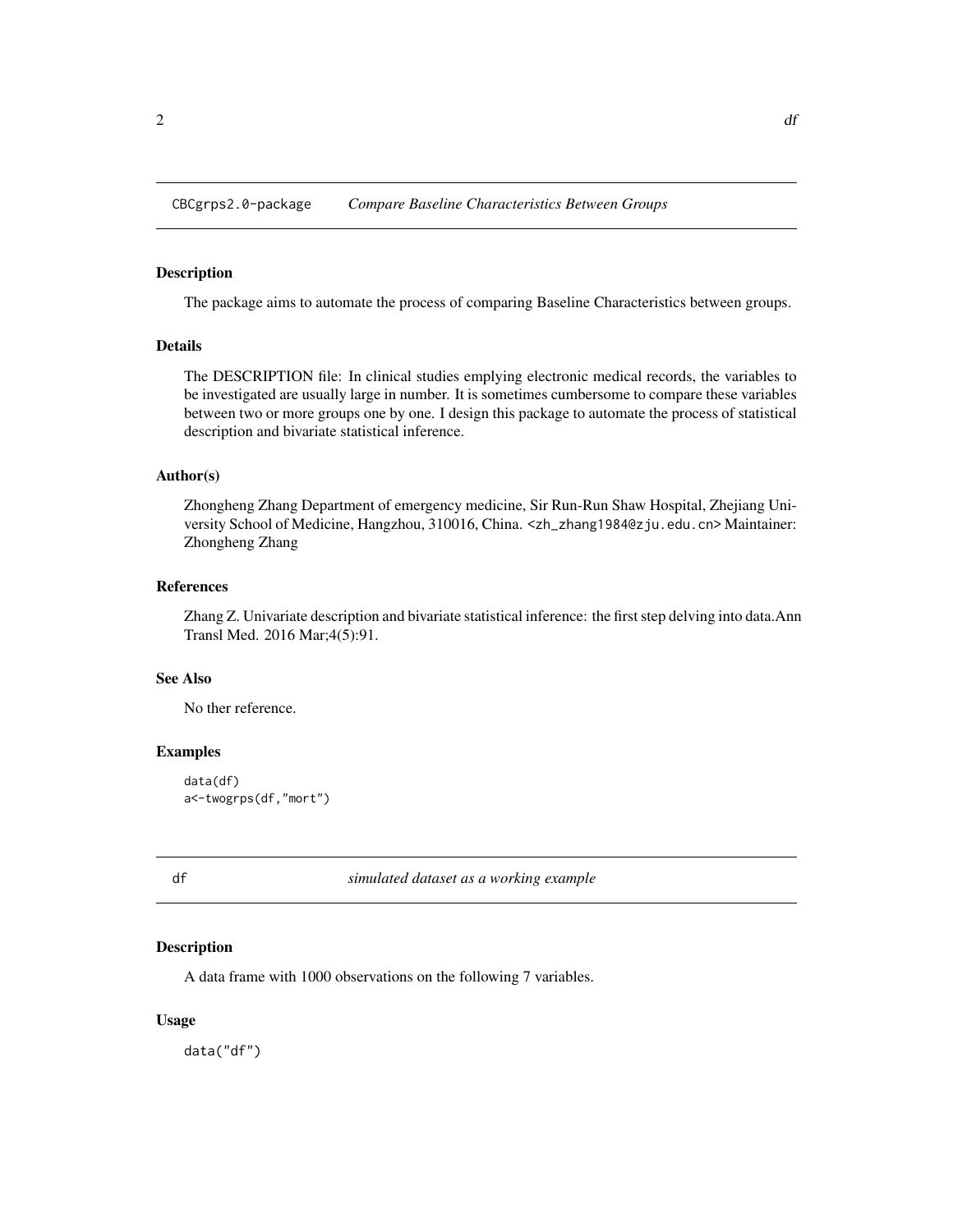#### <span id="page-2-0"></span>multigrps 3

# Format

A data frame with 1000 observations on the following 7 variables.

crp a numeric vector, C-reactive protein measured in mg/l

hb a numeric vector, hemoglobin

ddimer a numeric vector

wbc a numeric vector, white blood cell

comorbid a factor with levels cirrhosis COPD diabetes heartfailure hypertension renalfailure stroke

sex a factor with levels female male

mort a factor with levels alive dead

# Details

The dataset is generated as a working example without clinical relevance.

# Source

Simulated dataset without sources.

# References

simulated dataset without reference.

# Examples

```
data(df)
## maybe str(df) ; plot(df) ...
```
multigrps *Compare Baseline Characteristics between three or more groups*

#### Description

The main function of the CBCgrps package.

# Usage

```
multigrps(df, gvar, p.rd = 3, normtest = "yes", norm.rd = 2,
sk.rd = 2, tabNA = "no", cat.rd = 0, maxfactorlevels = 30,
minfactorlevels = 10, sim = FALSE, workspace = 2e+05)
```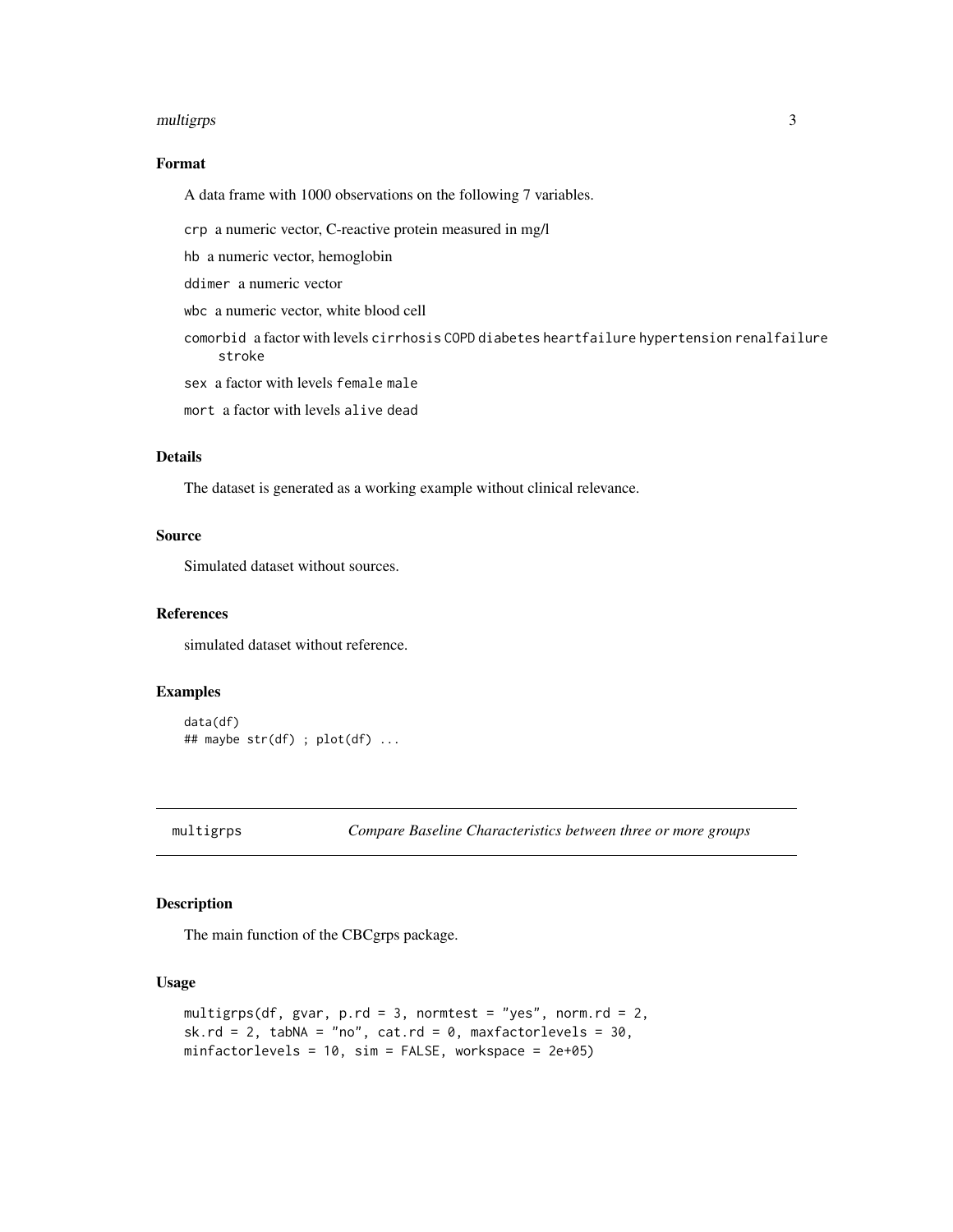## **Arguments**

| df              | The data frame on which statistical descroption and inference are performed.                                                                      |  |
|-----------------|---------------------------------------------------------------------------------------------------------------------------------------------------|--|
| gvar            | The group variable.                                                                                                                               |  |
| p.rd            | Decimal space of p value to be displayed.                                                                                                         |  |
| normtest        | Whether test for normal distribution is performed or not. "yes" for turning on<br>the normality test and "no" for not testing normality.          |  |
| norm.rd         | Decimal space of normally distributed numeric variables to be displayed.                                                                          |  |
| sk.rd           | Decimal space of skewed numeric variables to be displayed.                                                                                        |  |
| tabNA           | Weather categorical variables with NA be displayed or not. "no" to be omitted,<br>"ifany" to be displayed. The default value is "no".             |  |
| cat.rd          | Decimal space of categorical variables (the proportion) to be displayed.                                                                          |  |
| maxfactorlevels |                                                                                                                                                   |  |
|                 | The maximum levels for factor variables, the default is 30. The argument is used<br>to avoid treating date or time variables as factor variables. |  |
| minfactorlevels |                                                                                                                                                   |  |
|                 | If a numeric variable has only several values, it is treated as categorical variable.<br>The default value is 10.                                 |  |
| sim             | a logical indicating whether to compute p-values by Monte Carlo simulation, in<br>larger than 2 by 2 tables. The default is FALSE.                |  |
| workspace       | If the fisher.test() fucntion requires more workspace, it can be defined here. The<br>default is workspace eugals to $2e+05$ .                    |  |

#### Details

The function compares differences in categorical and continuous variables between three or more groups. The function automatically judges the distribution of the continuous variable and use appropriate description for them. Chi-square test is used for categorical data. Analysis of variance is used for normally distributed numeric data. Kruskal-Wallis rank sum test is used for non-normally distributed data. It is common that some categorical variables contain numeric or integer values. For example, the gender variable may contain values 1 and 2, representing male and female respectively. Such a variable can be identified by counting the number of integer values. Thus, the minfactorlevels argument is used to define the minimum value for a variable to be considered as numeric variable. For some large dataset, the normality test is extremely sensitive that a small deviation from normal distribution will lead to the rejection of the null hypothesis of normality. In such a circumstance, users may opt to switch off the normality test. Setting "yes" in the normtest argument for turning on the normality test and "no" for not testing normality.

#### Value

| table      | The table with string values. The mean and standard error are put in a single<br>cell, and connected by plus and minus symbol. |
|------------|--------------------------------------------------------------------------------------------------------------------------------|
| table.norm | The table contains only normally distributed numeric variables. Mean and stan-<br>dard deviation are put in separate cells     |
| table.skew | The table contains only skewed numeric variables. Median and interguartile<br>range are put in separate cells                  |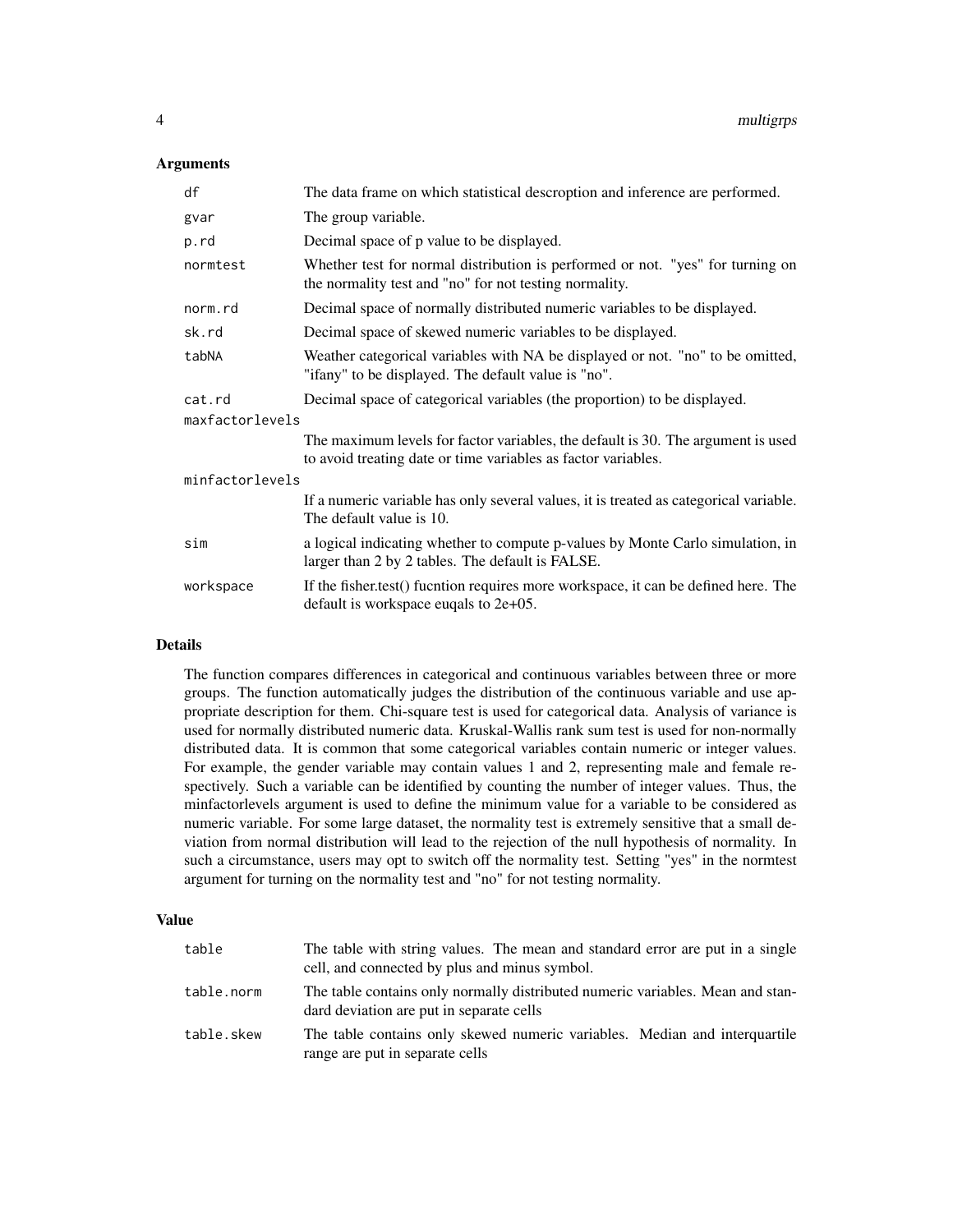#### <span id="page-4-0"></span>twogrps 5 two states of the contract of the contract of the contract of the contract of the contract of the contract of the contract of the contract of the contract of the contract of the contract of the contract of the co

| table.cat | The table contains only factor variables. Number and proportion are put in sep-<br>arate cells |
|-----------|------------------------------------------------------------------------------------------------|
| g1        | level of group 1                                                                               |
| g2        | level of group 2                                                                               |

# Note

No further notes

# Author(s)

Zhongheng Zhang Department of emergency medicine, Sir Run-Run Shaw Hospital, Zhejiang University School of Medicine, Hangzhou, 310016, China. <zh\_zhang1984@zju.edu.cn>

# References

Myles Hollander and Douglas A. Wolfe (1973), Nonparametric Statistical Methods. New York: John Wiley&Sons. Pages 115-120. Zhang Z. Univariate description and bivariate statistical inference: the first step delving into data.Ann Transl Med. 2016 Mar;4(5):91.

#### See Also

No other reference

#### Examples

```
data(df)
b<-multigrps(df,"comorbid")
```
twogrps *Compare Baseline Characteristics between two groups*

#### Description

The main function of the CBCgrps package. The function compares differences in categorical and continuous variables between two groups. The function automatically judges the distribution of the continuous variable and use appropriate description for them. Wilcoxon rank sum test is employed for non-normal data.

# Usage

```
twogrps(df, gvar, p.rd = 3, normtest = "yes", norm.rd = 2,
sk.rd = 2, tabNA = "no", cat.rd = 0, maxfactorlevels = 30,
minfactorlevels = 10, sim = FALSE, workspace = 2e+05)
```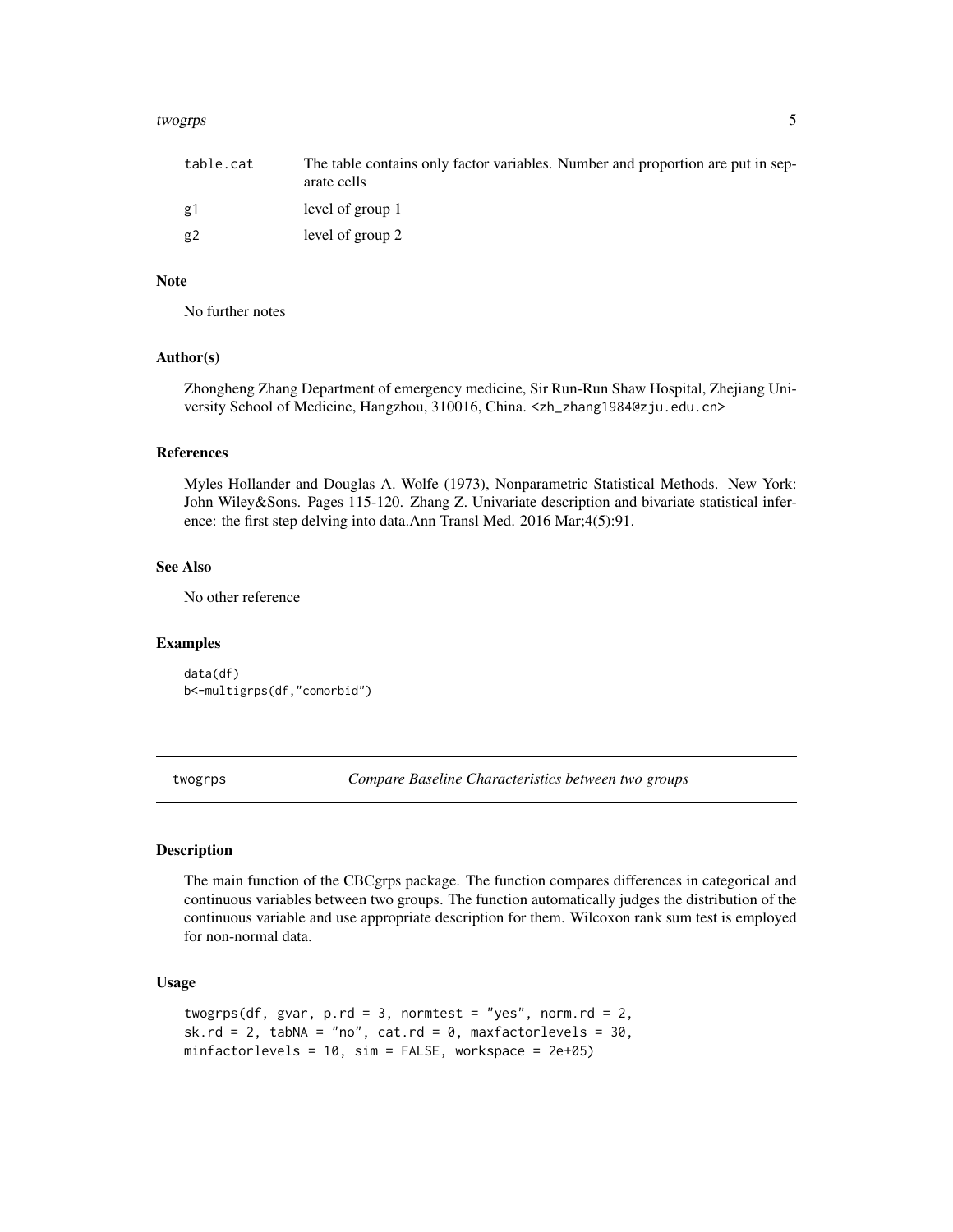# Arguments

| df              | The data frame on which statistical descroption and inference are performed.                                                                                                                                                                                                                                                                                                                                  |  |
|-----------------|---------------------------------------------------------------------------------------------------------------------------------------------------------------------------------------------------------------------------------------------------------------------------------------------------------------------------------------------------------------------------------------------------------------|--|
| gvar            | The group variable.                                                                                                                                                                                                                                                                                                                                                                                           |  |
| p.rd            | Decimal space of p value to be displayed.                                                                                                                                                                                                                                                                                                                                                                     |  |
| normtest        | Whether test for normal distribution is performed or not. For some large dataset,<br>the normality test is extremely sensitive that a small deviation from normal dis-<br>tribution will lead to the rejection of the null hypothesis of normality. In such a<br>circumstance, users may opt to switch off the normality test. "yes" for turning<br>on the normality test and "no" for not testing normality. |  |
| norm.rd         | Decimal space of normally distributed numeric variables to be displayed.                                                                                                                                                                                                                                                                                                                                      |  |
| sk.rd           | Decimal space of skewed numeric variables to be displayed.                                                                                                                                                                                                                                                                                                                                                    |  |
| tabNA           | Weather categorical variables with NA be displayed or not. "no" to be omitted,<br>"ifany" to be displayed. The default value is "no".                                                                                                                                                                                                                                                                         |  |
| cat.rd          | Decimal space of categorical variables (the proportion) to be displayed.                                                                                                                                                                                                                                                                                                                                      |  |
| maxfactorlevels |                                                                                                                                                                                                                                                                                                                                                                                                               |  |
|                 | The maximum levels for factor variables, the default is 30. The argument is used<br>to avoid treating date or time variables as factor variables.                                                                                                                                                                                                                                                             |  |
| minfactorlevels |                                                                                                                                                                                                                                                                                                                                                                                                               |  |
|                 | If a numeric variable has only several values, it is treated as categorical variable.<br>The default value is 10.                                                                                                                                                                                                                                                                                             |  |
| sim             | A logical indicating whether to compute p-values by Monte Carlo simulation, in<br>larger than 2 by 2 tables. The default is FALSE.                                                                                                                                                                                                                                                                            |  |
| workspace       | If the fisher.test() fucntion requires more workspace, it can be defined here. The<br>default is workspace=2e+05.                                                                                                                                                                                                                                                                                             |  |

# Details

It is common that some categorical variables contain numeric or integer values. For example, the gender variable may contain values 1 and 2, representing male and female respectively. Such a variable can be identified by counting the number of integer values. Thus, the minfactorlevels argument is used to define the minimum value for a variable to be considered as numeric variable.

# Value

| table          | The table with string values. The mean and standard error are put in a single<br>cell, and connected by plus and minus symbol. |
|----------------|--------------------------------------------------------------------------------------------------------------------------------|
| table.norm     | The table contains only normally distributed numeric variables. Mean and stan-<br>dard deviation are put in separate cells     |
| table.skew     | The table contains only skewed numeric variables. Median and interquartile<br>range are put in separate cells                  |
| table.cat      | The table contains only factor variables. Number and proportion are put in sep-<br>arate cells                                 |
| g1             | level of group 1                                                                                                               |
| g <sub>2</sub> | level of group 2                                                                                                               |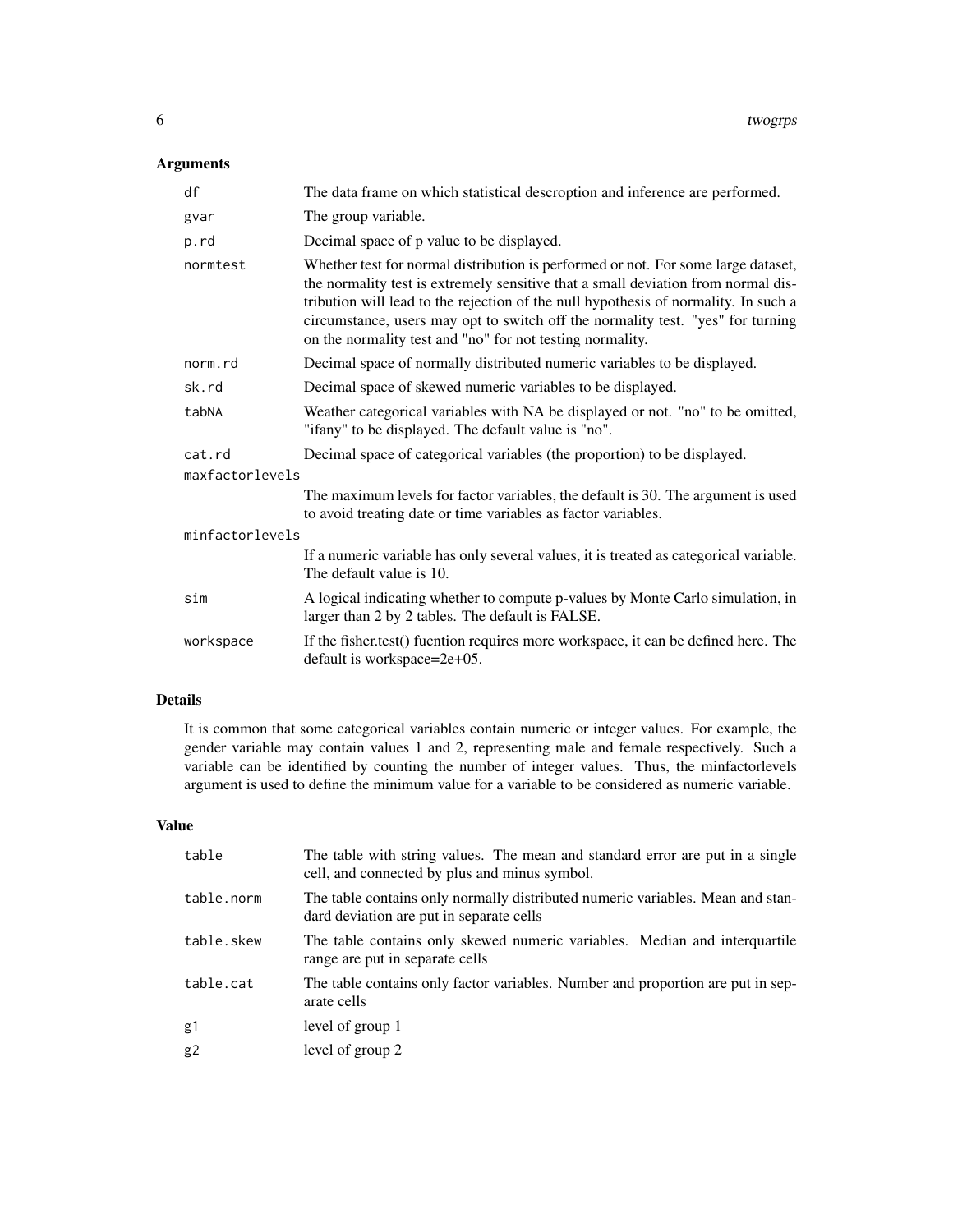#### twogrps  $\hspace{1.6cm}7$

# Note

No further notes

# Author(s)

Zhongheng Zhang Department of emergency medicine, Sir Run-Run Shaw Hospital, Zhejiang University School of Medicine, Hangzhou, 310016, China. <zh\_zhang1984@zju.edu.cn>

# References

Zhang Z. Univariate description and bivariate statistical inference: the first step delving into data.Ann Transl Med. 2016 Mar;4(5):91.

# See Also

No other reference

# Examples

data(df) a<-twogrps(df,"mort")